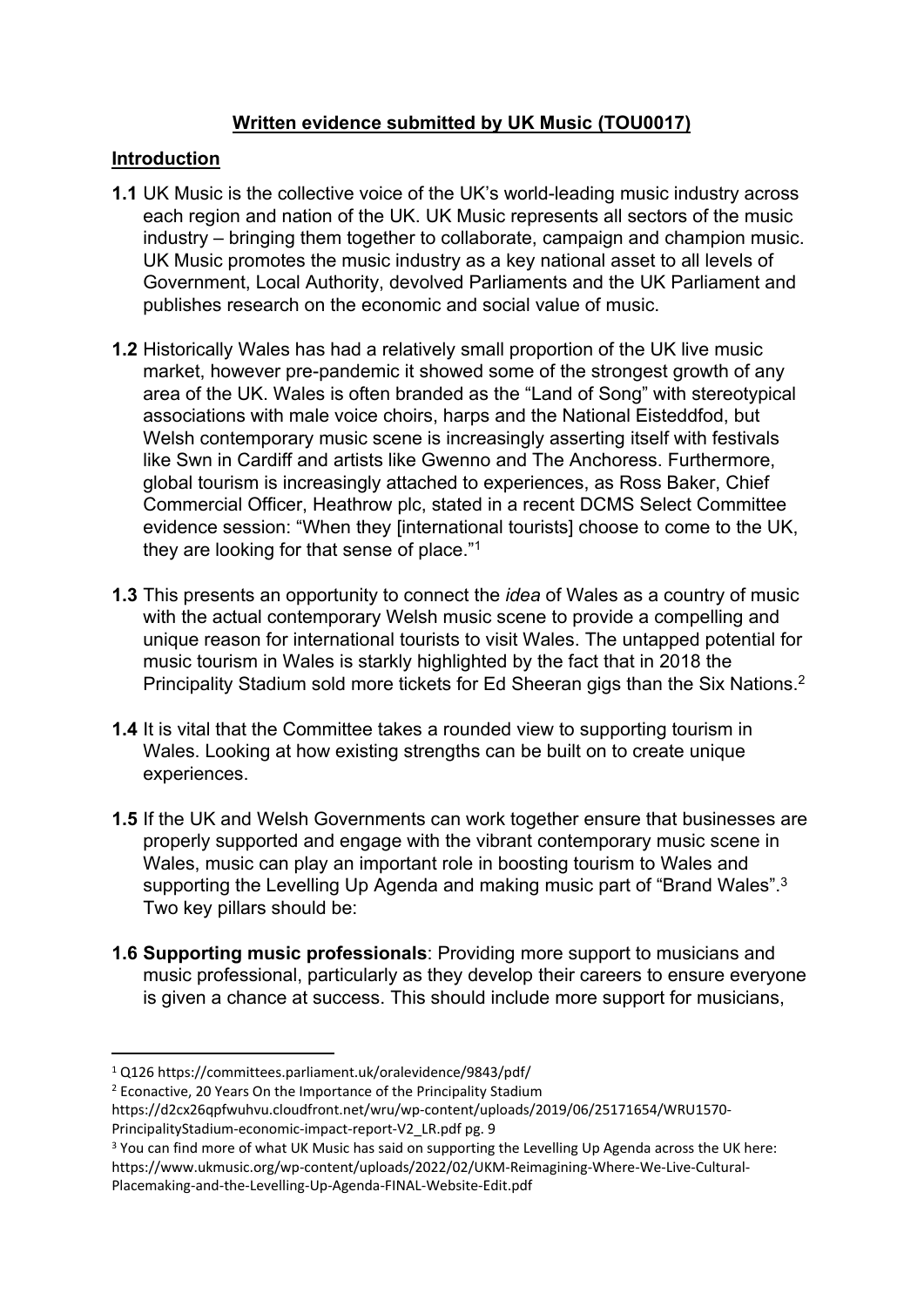better support for music exports and addressing barriers to touring and working in the European Union (EU).

- **1.7 Supporting music spaces**: Reducing the tax burden and ensuring that music spaces such as festivals and venues have the chance to recover from COVID-19 and return quickly to profitability. This should include addressing Business Rates and VAT on cultural tickets.
	- **1. Make music part of "Brand Wales".**
	- **2. Improving support for music professionals.**

## **3. Better music export support.**

- **4. Reducing barriers to Welsh music professionals working in the EU. 5. Reducing VAT on cultural tickets.**
	- **6. Addressing the pressure Business Rates put on music spaces.**

# **Value of Music**

- **2.1** Music has huge value to the UK economy, for the last year live music was fully operational (2019) it was worth £5.8 billion in GVA and employing almost 200,000 people, of that live music was worth £1.3 billion.<sup>4</sup> Pre-pandemic it also consistently showed above average growth; in 2019, the 9% growth in music export value was almost double what the Government described as "record breaking" UK wide growth of 5%.
- **2.2** Music tourism is an important subset of the music market that has large spill over effects in the rest of the local economy. Music can provide a unique experience that visitors cannot get anywhere else, as well helping to build a place's brand. It is also very valuable, we calculated that for the last year of full touring (2019) across the UK music tourist spend was £4.7 billion.<sup>5</sup>
- **2.3** Pre-pandemic Wales attracted 440,000 music tourists (foreign and domestic), who spent £143 million and directly supported 1,843 jobs.<sup>6</sup> While this was not especially high in comparison to other areas Wales saw some of the strongest percentage growth in music tourism with a 21.12% rise in music tourists between 2018 and 2019 and a 15.32% in rise in spend, some of the highest in the UK.<sup>7</sup> This is a strong base that could be built upon to improve international tourism to Wales with the correct strategy.

<https://www.ukmusic.org/research-reports/music-by-numbers-2020/> <https://www.ukmusic.org/research-reports/music-by-numbers-2020/> p. 25

UK Music, Music by Number 2019, pp. 24 -25

<sup>4</sup> UK Music, *Music by Numbers 2020*, p. 9 https://www.ukmusic.org/research-reports/music-by-numbers-2020/

<sup>5</sup> *UK Music, Music by Numbers 2020*, p. 28 https://www.gov.uk/government/news/2019-was-record-breakingyear-for-uk-exports

<sup>6</sup> https://www.ukmusic.org/wp-content/uploads/2020/11/Music-by-Numbers-2020.pdf

<sup>7</sup> UK Music, Music by Numbers 2020, pp. 25 – 26 [https://www.ukmusic.org/wp](https://www.ukmusic.org/wp-content/uploads/2020/11/Music-by-Numbers-2020.pdf)[content/uploads/2020/11/Music-by-Numbers-2020.pdf](https://www.ukmusic.org/wp-content/uploads/2020/11/Music-by-Numbers-2020.pdf)

https://www.ukmusic.org/wp-content/uploads/2020/08/Music\_By\_Numbers\_2019\_Report.pdf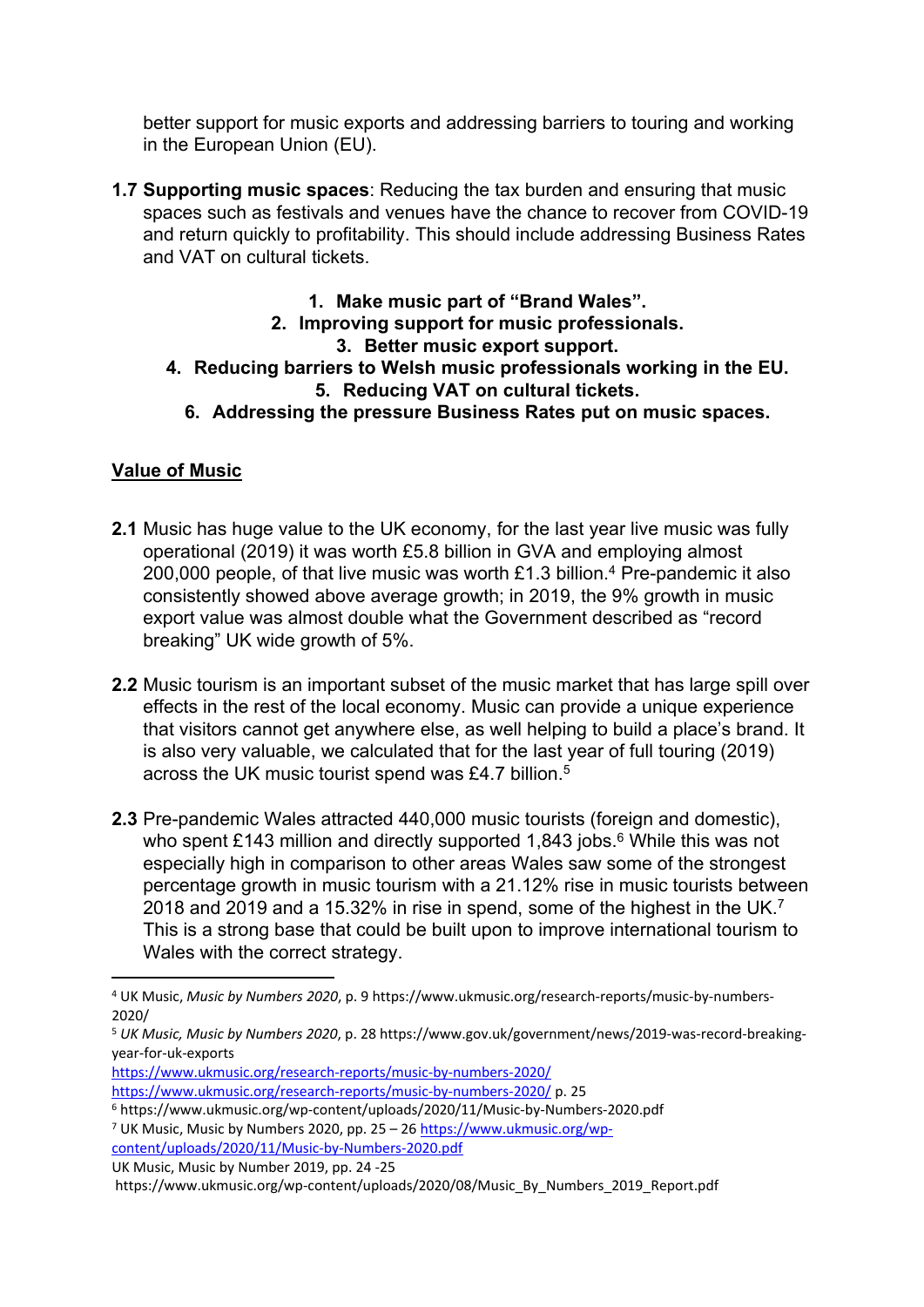- **2.4** Music heritage can be a vital source of international tourists, for instance the music components of the Eisteddfod are important to its appeal, and other places have shown how valuable music heritage can be. A study by Liverpool Council found that Beatles heritage was worth £82 million per year to Liverpool.<sup>8</sup>
- **2.5** Live music tourism is an especially valuable form of economic activity due to the broad network it engages. This network is both vertical from supply companies, to the venue, to companies involved in staging (like security companies, lighting companies, technical sole traders) and horizontally to the broader economy, visitors do not just spend at the gigs, they also spend on transport and local hospitality for example they might go to a pub before a gig, get a meal afterwards and then get a taxi home.
- **2.6** This holds for music events across the spectrum. Figures from the Principality Stadium suggest a £24.1 million spend in Cardiff by music fans visiting gigs at the stadium in 2017 – 2018.<sup>9</sup> Our research has found that at the other end of the scale a small live music event is worth £50,000 to the economy in overspill spend, the Music Venue Trust (MVT) has calculated that on average that for every £10 spent in a music venue £17 is spent in the local economy.<sup>10</sup>

#### **Pressures Facing the Industry**

- **3.1** However, this industry in Wales faces a range of issues, these can be split into pressures on music professionals and pressure on music spaces. In the short term some of this is due to COVID-19 but in many ways the COVID-19 crisis has only exacerbated underlying long-term trends.
- **3.2** We do not have any sub national break down of statistics but we do know that as a whole across the UK music saw its economic contribution drop by almost half (46%) from £5.8 billion GVA in 2019 to £3.1 billion in 2020, and employment in the sector fall by 35% from 197,000 in 2019 to 128,000 in 2020.<sup>11</sup> We would expect this effect to be higher in Wales due to the extended nature of COVID-19 restrictions (e.g. the introduction of a 30 person limit on live music events in December 2021).<sup>12</sup>

<sup>8</sup> https://www.bbc.co.uk/news/uk-england-merseyside-

<sup>35523070#:~:</sup>text=The%20legacy%20of%20The%20Beatles,commissioned%20by%20Liverpool%20City%20Cou ncil.

<sup>9</sup> Econactive, 20 Years On the Importance of the Principality Stadium

https://d2cx26qpfwuhvu.cloudfront.net/wru/wp-content/uploads/2019/06/25171654/WRU1570-Principality-Stadium-economic-impact-report-V2\_LR.pdf p. 5

<sup>10</sup> https://www.ukmusic.org/research-reports/this-is-music-2021/ [http://data.parliament.uk/writtenevidence/committeeevidence.svc/evidencedocument/digital-culture-media](http://data.parliament.uk/writtenevidence/committeeevidence.svc/evidencedocument/digital-culture-media-and-sport-committee/live-music/oral/91709.pdf)[and-sport-committee/live-music/oral/91709.pdf](http://data.parliament.uk/writtenevidence/committeeevidence.svc/evidencedocument/digital-culture-media-and-sport-committee/live-music/oral/91709.pdf)

<sup>11</sup> <https://www.ukmusic.org/research-reports/this-is-music-2021/>

<sup>12</sup> https://www.nme.com/news/music/live-music-venues-suffer-wales-introduces-new-restrictions-socialdistancing-rules-3125592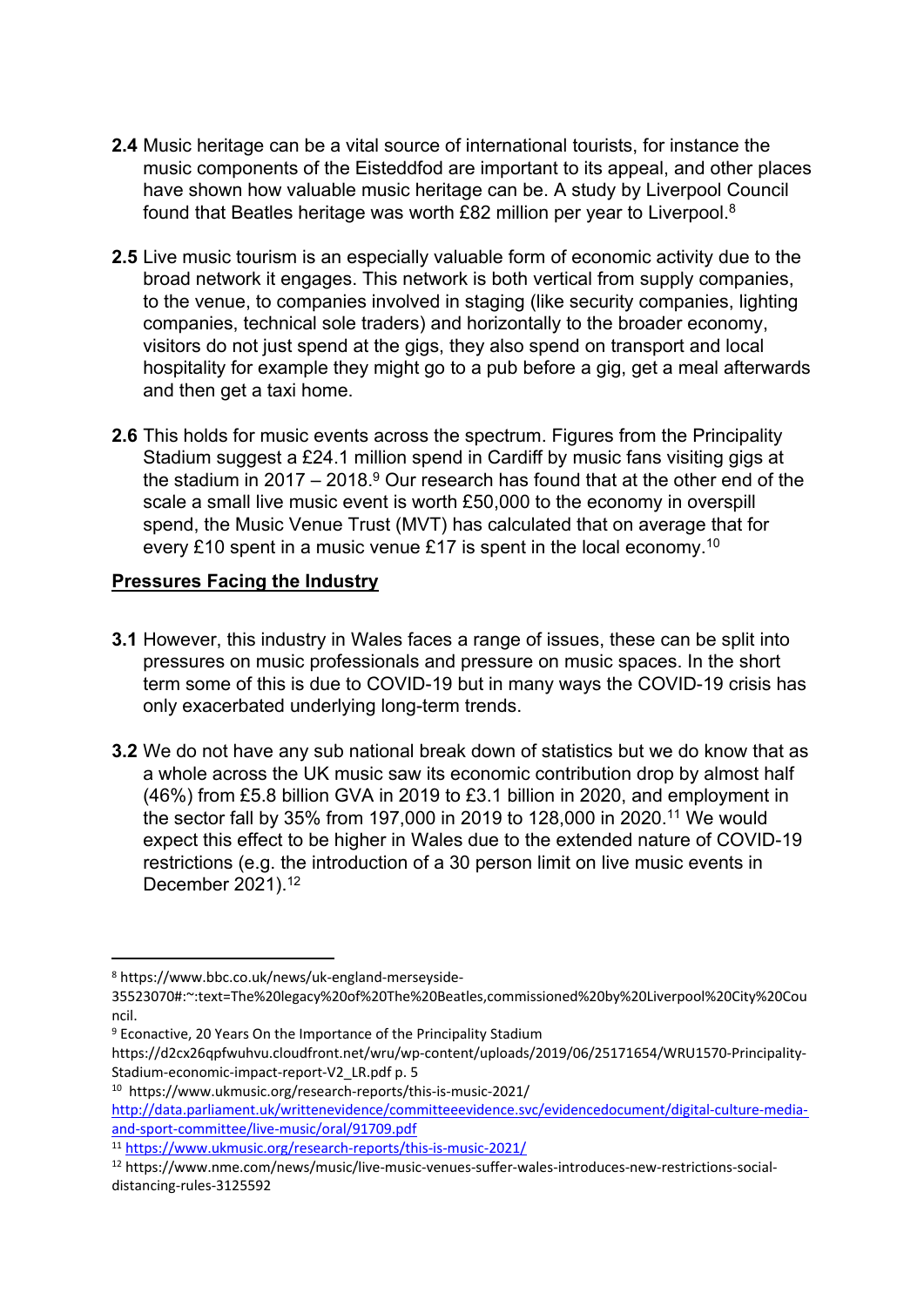- **3.3** Music professionals are the lifeblood of the music industry, creating, staging and performing the music that we love, both live and recorded. Therefore, to create a thriving music tourism sector in Wales that can attract more international tourism the pressures they face need to be understood and address. The precipitous decline in employment in the music sector highlights the precariousness of roles in the sector where 72% of workers are freelance.<sup>13</sup>
- **3.4** Under the Trade and Co-operation Agreement it is now much more expensive and complicated for music professionals to tour or work short term in the EU a market that UK performers used to "dominate" according to the European Commission.<sup>14</sup> Evidence from the sector has been clear that these changes are denying music professionals in Wales opportunities for work, grow their fan bases and attract international tourists.
- **3.5** UK Music has written on these issues at length elsewhere but key barriers include very short visa allowances among the 27 different sets of restrictions for working in the EU (e.g. only 14 days in Sweden), new restrictions on UK trucks (additional costs of up to £16,000 per day for using a UK flagged truck in the EU), and new paperwork requirements such as carnets that costs over £300 plus VAT and a security bond per shipment.<sup>15</sup>
- **3.6** Music spaces are also facing a range of pressures. The decision by the UK Government to raise VAT on music tickets to 20% from 1<sup>st</sup> April 2022 is only adding to the pressure. This will take money out of the music industry just at the point venues and promoters need it the most to invest in performances and pay down debt.
- **3.7** This could not have come at a worse time as music businesses in Wales struggle to recover from the damage of COVID-19 set out in this paper, they need time to pay down debts, recapitalise and return to profit and growth that can be leveraged to reinvest in the sector. This tax hike will stunt the recovery for the sector, take much needed money out of the sector and potentially lead to a rise in ticket prices.
- **3.8** Business Rates are also a specific pressure on music venues that can make them unprofitable, reducing opportunities for performers to play and build a

<sup>13</sup>

<sup>14</sup>

<sup>15</sup> https://www.ukmusic.org/wp-content/uploads/2021/11/Public-Accounts-Committee-EU-Exit-UK-Border-Pre-Panel-Northern-Ireland-Final.pdf

https://www.ukmusic.org/wp-content/uploads/2021/02/UK-Music-Submission-to-House-of-Lords-EU-Services-Sub-Committee.pdf

https://www.ukmusic.org/wp-content/uploads/2022/03/UKM-Response-Consultation-Extension-of-Cabotage-Rights-Consultation-.pdf

https://www.ukmusic.org/wp-content/uploads/2022/02/UKM-Response-Support-for-Specialist-Events-Hauliers-Working-on-Cross-Border-Tours-FINAL.pdf

https://www.migrationsverket.se/English/Private-individuals/Working-in-Sweden/Employed/Special-rules-forcertain-occupations-and-citizens-of-certain-countries/Performers.html

https://www.gov.uk/taking-goods-out-uk-temporarily/get-an-ata-carnet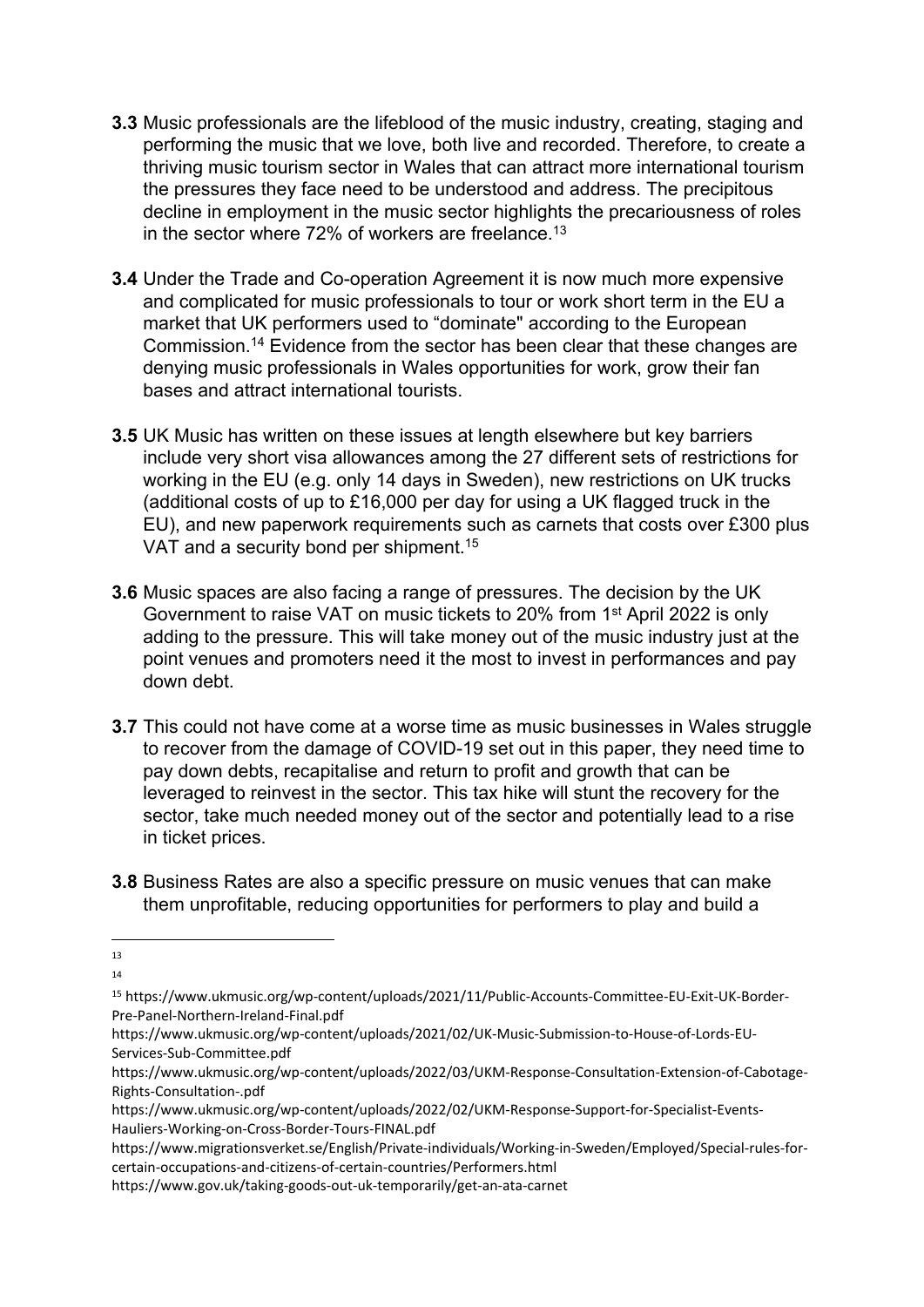profile and for music professionals to get job opportunities. Buffalo's in Cardiff specifically cited the spiralling costs of Business Rates as a key reason for their closure, and our analysis of Business Rates rises in the later half of the 2010s found that venues had seen rate rise of up to 800%.<sup>16</sup>

- **3.9** Music spaces are reliant on large spaces and are often positioned near good transport links in areas that are desirable, or become so (sometimes due to the venues success such as the Baltic Quarter in Liverpool), therefore Business Rates represent a tax that unfairly penalises music businesses in a way that is entirely unrelated to their potential capacity to meet that tax.
- **3.10** While we welcome the support brought in by the Welsh Government including Business Rate Relief, Hospitality, Tourism and Leisure Grants as well as UK Government support such as VAT relief, this simply has not been able to compensate for the sheer scale of the crisis, with venues on average 75% of their annual income in 2020 and technical support businesses 95%.<sup>17</sup>

The cumulative effect of these pressures can be seen in the loss of venues, particularly grassroots ones in recent years. For example in Cardiff alone in the last 20 years iconic venues like the Point, Gwdihw's, 10 ft Tall, Bub's and Buffalo's (that had been played by Stormzy and Adele) have all closed.<sup>18</sup> Therefore, protecting and promoting Welsh music infrastructure should be a key priority to provide more opportunities for Welsh musicians to play.

**3.11** It is also important to note the lack of purpose built entertainment arenas in Wales (only the Swansea Arena and the Motorpoint in Cardiff have a capacity larger than 3,000), and therefore there is a reliance on sports stadia for medium to large events. Particularly the Principality Stadium for large scale gigs, but also smaller stadia like Parc Y Scartlets in Llanelli, Wrexham's Racecourse Ground and the Swansea.com Stadium in Swansea.<sup>19</sup> This restricts performance opportunities for both Welsh performers and performers looking to play in Wales. This also leads to a lack of opportunities for backing musicians, stage hands and technical staff in Wales.

<sup>16</sup> [https://www.walesonline.co.uk/whats-on/music-nightlife-news/cardiff-bar-buffalo-close-business-](https://www.walesonline.co.uk/whats-on/music-nightlife-news/cardiff-bar-buffalo-close-business-15626307)[15626307](https://www.walesonline.co.uk/whats-on/music-nightlife-news/cardiff-bar-buffalo-close-business-15626307)

https://www.ukmusic.org/research-reports/securing-our-talent-pipeline/

<sup>17</sup> [https://concertpromotersassociation.co.uk/wp-content/uploads/2020/10/REPORT\\_UK-Live-Music-at-a-Cliff-](https://concertpromotersassociation.co.uk/wp-content/uploads/2020/10/REPORT_UK-Live-Music-at-a-Cliff-Edge.pdf)[Edge.pdf](https://concertpromotersassociation.co.uk/wp-content/uploads/2020/10/REPORT_UK-Live-Music-at-a-Cliff-Edge.pdf) p. 6

<sup>18</sup> https://www.nme.com/news/music/various-artists-4327-

<sup>1303870#:~:</sup>text=Cardiff%20music%20venue%20The%20Point,Danger%20Mouse%20and%20The%20Bluetone s.

<https://www.walesonline.co.uk/news/wales-news/cardiff-gwdihw-guildford-crescent-plans-19675065> <https://www.walesonline.co.uk/news/wales-news/10-feet-tall-closed-open-17814400>

<https://www.walesonline.co.uk/whats-on/whats-on-news/bubs-cardiff-announces-closure-trader-22158790> https://www.walesonline.co.uk/whats-on/music-nightlife-news/cardiff-bar-buffalo-close-business-15626307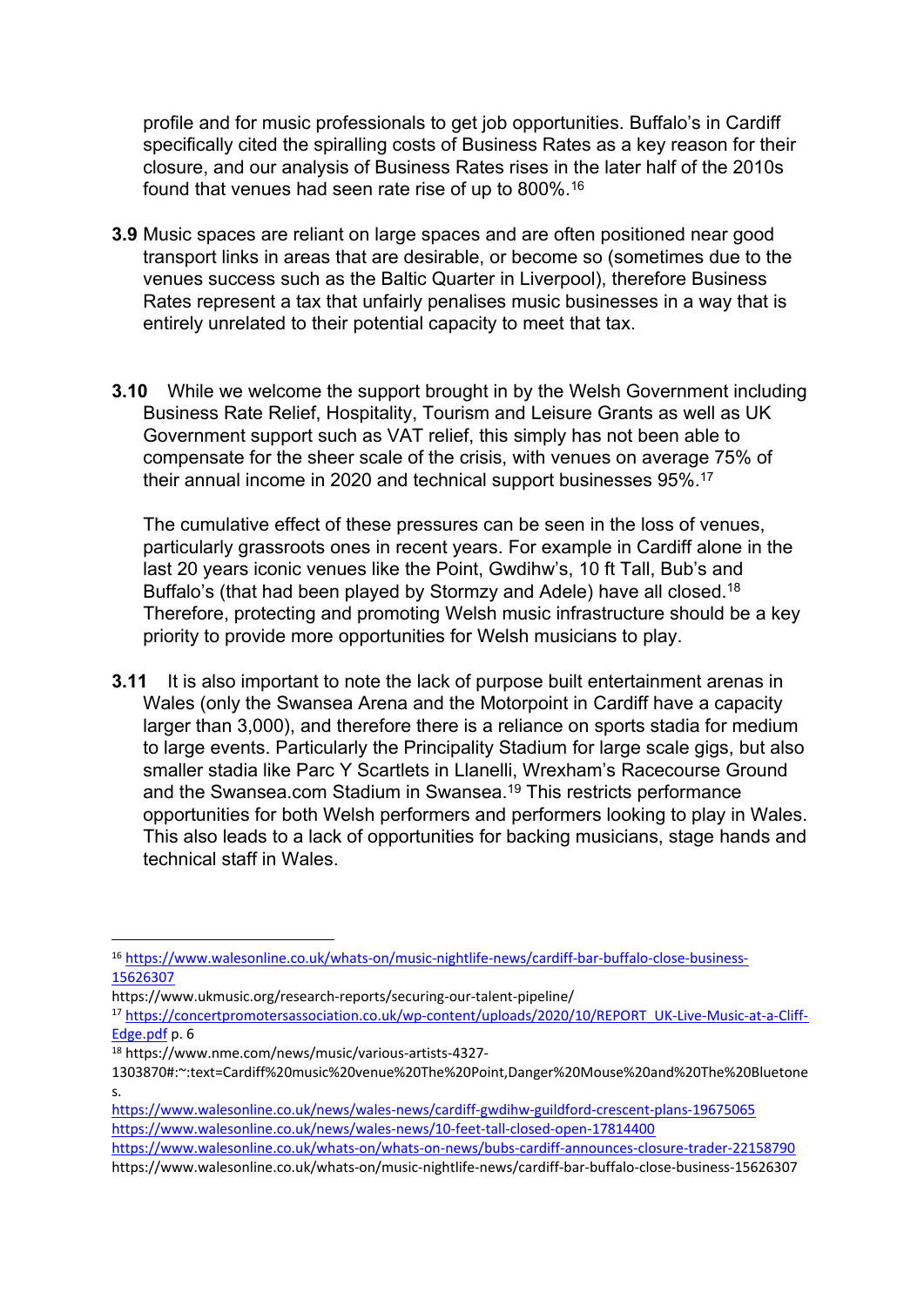**3.12** These issues are all particularly acute north of the Brecon Beacons, North Wales and Mid Wales are particularly poorly served due to the sparseness of the population combined with access to Liverpool to the areas of North Wales that are relatively densely populated (Wrexham, Flintshire and Denbighshire).

## **Building Welsh Music Tourism**

- **4.1** To move Wales forward as an international tourist destination there needs to be consideration of the Welsh brand beyond its outstanding national beauty, in particular to encourage people to visit cities and towns. Music could play a role in helping to build a unique selling point and experience for visitors to Wales.
- **4.2** This has worked for other jurisdictions, for instance Nashville, Texas in the US announced it was a "Music City" in 2003 and leveraged that to build a music brand that now sees 5.5 million people visit Nashville per year.<sup>20</sup> This can only work if the Welsh Government and the UK Government work together to ensure that the economic, regulatory and tax environment is hospitable to music businesses.

As a cultural, tourism and economic development question it is up to the Welsh Government to take the lead on formulating a tourism strategy for Wales. However, there are a range of areas where the UK Government can work with the Welsh Government to help build a more positive environment for international music tourism to Wales.

- **1. Make music part of "Brand Wales".**
- **2. Improving support for music professionals. 3. Better music export support.**
- **4. Reducing barriers to Welsh music professionals working in the EU. 5. Reducing VAT on cultural tickets.**
	- **6. Addressing the pressure Business Rates put on music spaces.**
- **4.3** The Liverpool example also shows how contemporary music history and heritage could be better utilised in Welsh music tourism. Wales should be looking to embed music in the "brand" of Wales exploring the journeys of contemporary iconic Welsh artists such as the Manic Street Preachers and Tom Jones or specific music communities like artists who came from Tiger Bay could present another path for encouraging international tourism.
- **4.4** An exhibition in Hull exploring David Bowie's most famous on-stage persona Ziggy Stardust attracted 30,000 people in a single year.<sup>21</sup> That kind of engagement with contemporary Welsh music history could be a useful place to start for embedding music in Welsh tourism. It is important to recognise though that ultimately this kind of decision is a matter for the Welsh Government.

<sup>20</sup> https://www.travelweekly.com/North-America-Travel/Sound-Trek-Music-growing-influence-tourism

<sup>21</sup> https://www.ukmusic.org/news/imagine/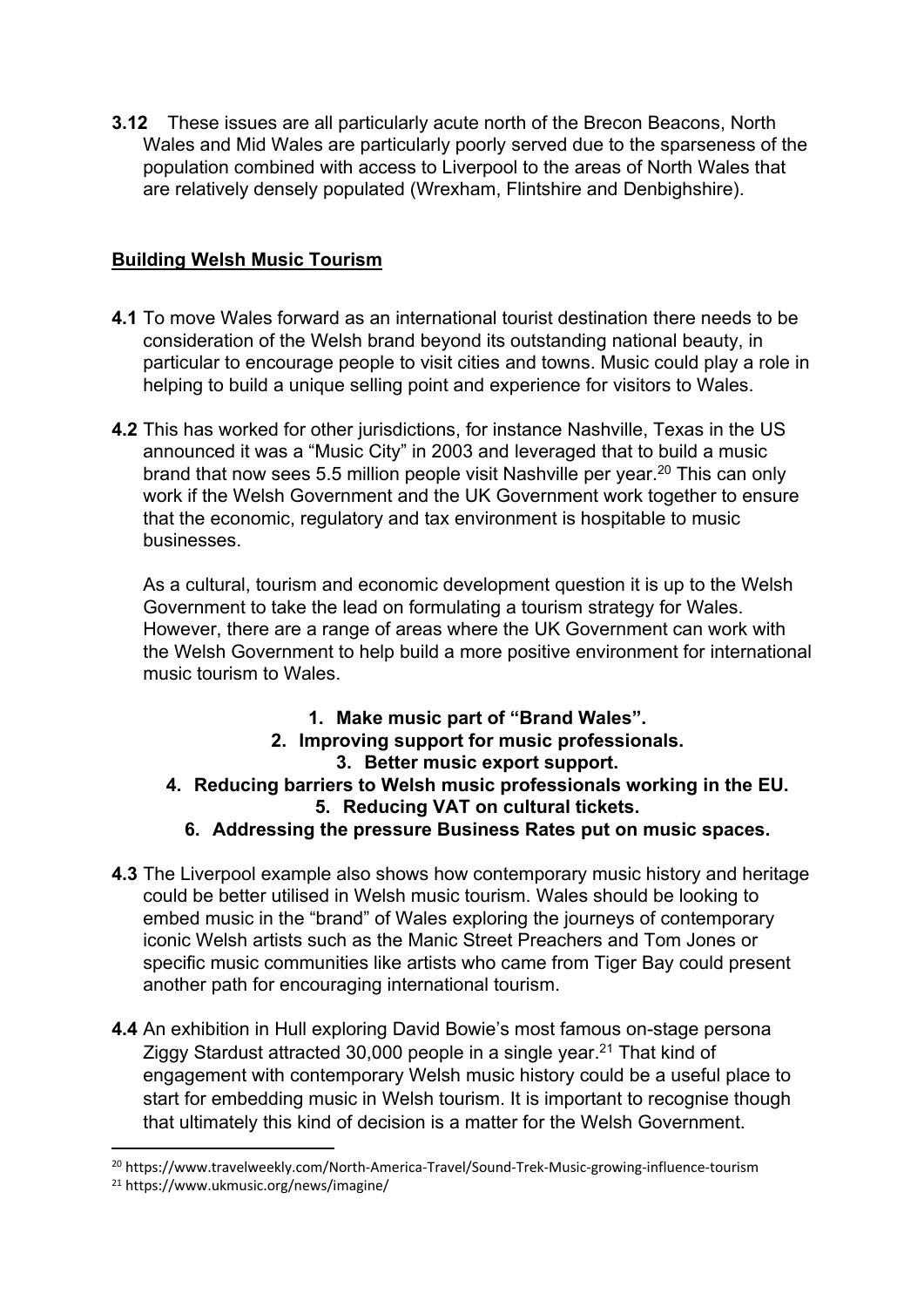#### **Therefore, we are calling on Welsh and the UK Government to work to make music part of "Brand Wales".**

- **4.5** While heritage is important ensuring that Welsh music has a future to match its past and making sure the next Manic Streets Preachers or Super Furry Animals or Gwenno stay in the sector and break through is even more vital. While Welsh Government can consider a range of supportive measures for artists and improving music education there are also steps the UK Government could take in this regard to better support Welsh music professionals.
- **4.6** There also needs to be a consideration for how support systems can be better designed to ensure they match the lived reality of music professionals to allow them to stay in the industry. For example, at the height of the pandemic in autumn 2020 UK Music found that large number of musicians were ineligible for freelance support (for a range of reasons, including pay rate, mix of employment, time of entry into the sector etc) with 38% of musicians falling through the gaps in support.<sup>22</sup> This simply is not good enough.
- **4.7** It is also critical that music is integrated into the support and promotion given to Welsh culture through bodies such as Creative Wales, whose focus is on developing the grassroots industry. But while a vibrant grassroots community is non-negotiable for music success, more thought should be given on how to help artists make the transition from grassroots to mainstream commercial performance making Welsh artists more internationally successful and thereby attract more music tourists.
- **4.8** Support could include music export support schemes for artists such as the Music Export Growth Scheme run by the BPI and the International Showcase Fund supported by PRS for Music have been very valuable to both artists and have represented a solid investment returning £12 and £15.20 for every £1 invested. This kind of funding can be hugely important in ensuring that marginal and riskier work gets a chance to make its case to the world, to reach new audiences and in the long term build artists international fan bases and attract those fans to Wales. **Therefore, we would recommend that the UK and Welsh Government work together to provide more export support for Welsh musicians**.
- **4.9** This kind of support is needed now more than ever given the extra barriers and costs that leaving the EU has thrown up for emerging artists looking to build a following in Europe. It is also important that the UK Government negotiate with both individual Member States and the European Commission to create so far as possible a uniform and flexible situation for the movement of music professionals between the UK and the EU on a short-term basis, to rectify the mistake that was made in not including short term mobility between the UK and the EU for music professionals in the TCA. This will ensure that Welsh music professionals can continue to tour and build fanbases as easily as possible in the EU. **Therefore,**

<sup>22</sup> https://musiciansunion.org.uk/campaigns/invest-in-musicians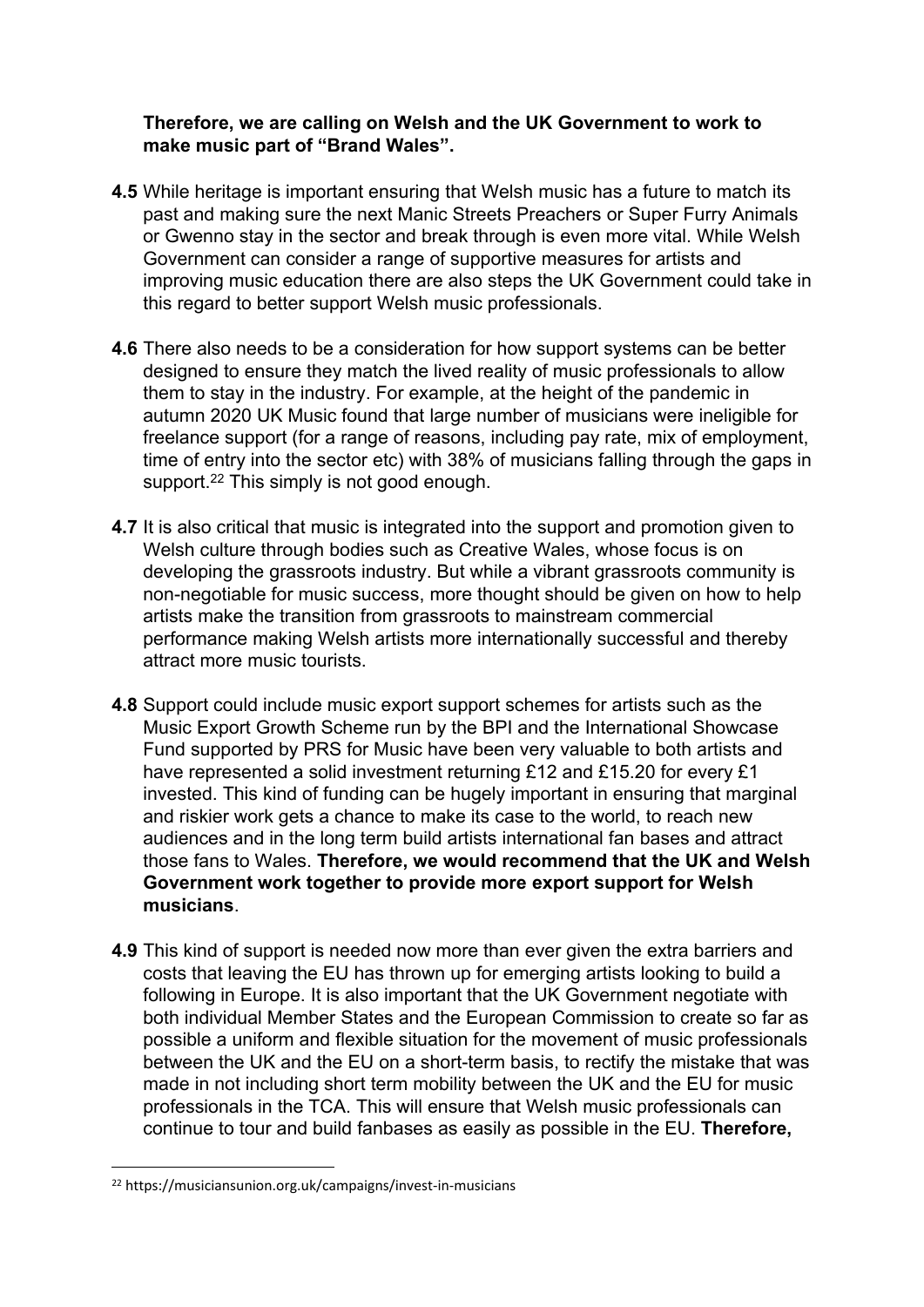**we are calling on the UK Government reopen negotiations with the EU on reducing barriers to touring.**

- **4.10** Creating a supportive environment for music businesses is vital to building the kind of thriving music ecology that can attract international tourists, and is one where the UK Government can play a much more prominent role. On VAT the new UK rate for cultural tickets will be far in excess of many European countries, it will double what the rate is in France and Spain (10%) and almost triple what the Belgian and German Governments charge (6% and  $7\%$ ).<sup>23</sup> In fact according to the European Commission the average EU VAT rate on cultural tickets in 2016 was 10.3%.<sup>24</sup> **Therefore, we are calling on the UK Government to reduce VAT. This will bolster the Welsh music scene that will in turn attract visitors.**
- **4.11** While Business Rate support is in theory devolved removing Welsh music venues from business rates entirely would potentially be too large for the current Welsh Government to carry out unless there was a consequential from a similar funding move in England. **We are therefore calling for cross Government working on whether it is suitable to continue taxing music spaces in this way in England and Wales going forward.**
- **4.12** More generally to build this strategy there also needs to be consideration by the Welsh and UK Government of how to improve the infrastructure around events in general in Wales, a lack of late running public transport between major urban areas in Wales and urban areas in England is an issue and a lack of hotel accommodation in many major Welsh urban areas is a further one (Cardiff ran out of hotel rooms for the Champions League Final in 2017).<sup>25</sup> These factors constrain the scale and form that events in Wales can take. However, offering a resolution is beyond the scope of this paper.

### **Conclusion**

**5** Music has a strong role in Welsh heritage, Welsh life and ideas about Wales. More effective working by both the Welsh and UK Governments on this could build on the solid music base that Wales already has to turn it into a major and unique attraction for visitors. Wales already attracts 440,000 music tourists, who spent £143 million and directly supported 1,843 jobs.<sup>26</sup> However, more needs to

profile/germany/#:~:text=German%20VAT%20rates,and%20other%20goods%20and%20services. <sup>24</sup> [https://ec.europa.eu/info/sites/default/files/file\\_import/eb015\\_en\\_2.pdf](https://ec.europa.eu/info/sites/default/files/file_import/eb015_en_2.pdf) p. 6

<sup>25</sup> https://www.bbc.co.uk/news/uk-wales-39926480

<sup>23</sup> <https://www.tmf-group.com/en/services/companies/accounting-tax/vat/country-profile/spain/> <https://www.vatupdate.com/2021/04/21/vat-rates-in-france/>

https://www.avalara.com/vatlive/en/country-guides/europe/belgium/belgian-vat-rates.html https://www.tmf-group.com/en/services/companies/accounting-tax/vat/country-

<sup>26</sup> https://www.ukmusic.org/wp-content/uploads/2020/11/Music-by-Numbers-2020.pdf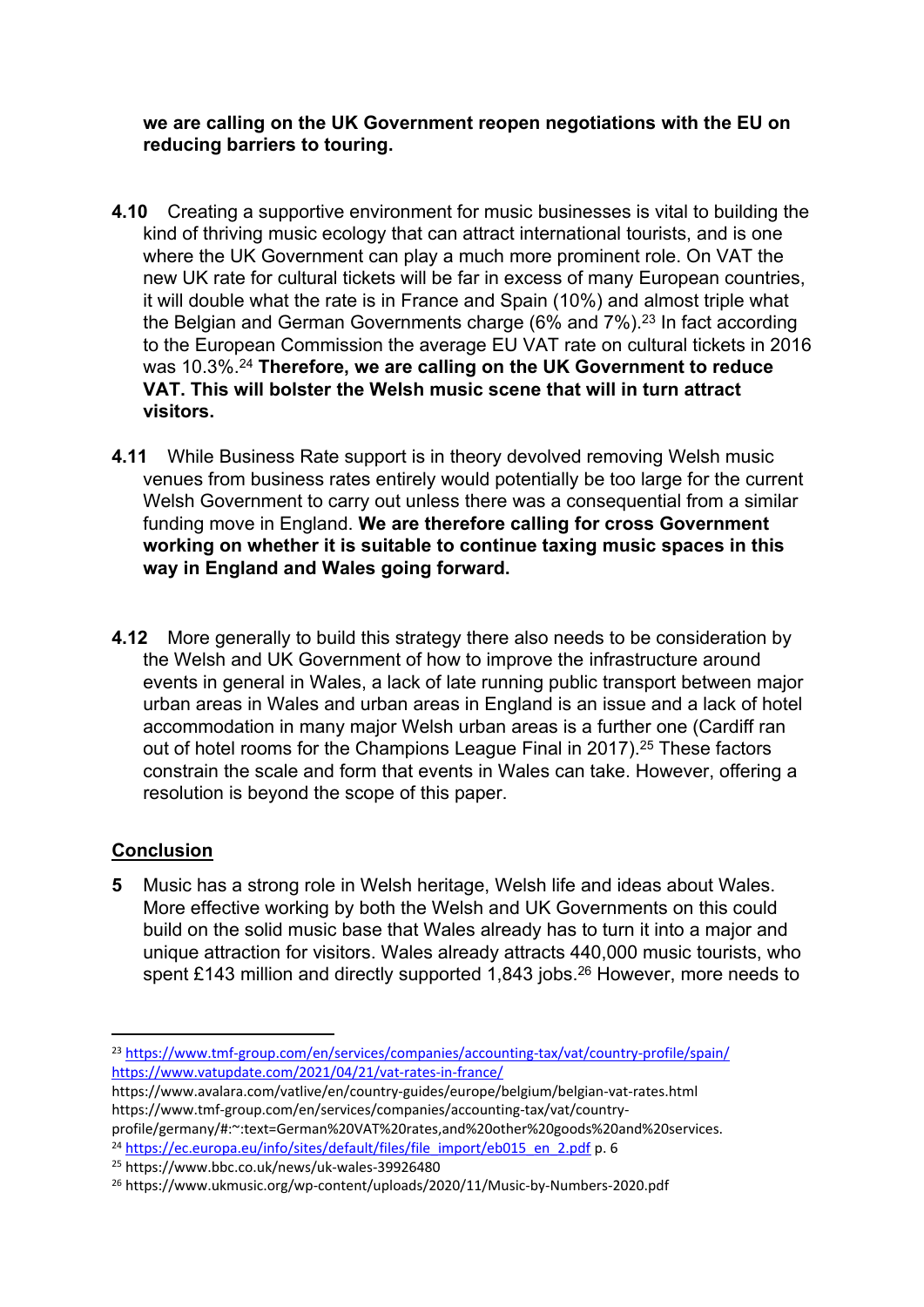be done to attract a more international tourist clientele. These tourists will also boost the rest of the economy through their broader spend.

- **5.1** To achieve this the music professionals who make this sector and the places in which they create, stage and perform their art need better support as part of a holistic strategy to improve the position of music in Wales and thereby attract global tourists.
- **5.2 Supporting music professionals**: Providing more support to musicians and music professional, particularly as they develop their careers to ensure everyone is given a chance at success. This should include more support for musicians, better support for music exports and addressing barriers to touring and working in the EU.
- **5.3 Supporting music spaces**: Reducing the tax burden and ensuring that music spaces such as festivals and venues have the chance to recover from COVID-19 and return quickly to profitability. This should include addressing Business Rates and VAT on cultural tickets.
	- **1. Make music part of "Brand Wales".**
	- **2. Improving support for music professionals.**
		- **3. Better music export support.**
	- **4. Reducing barriers to Welsh music professionals working in the EU. 5. Reducing VAT on cultural tickets.**
	- **6. Addressing the pressure Business Rates put on music spaces.**
- **5.4** Music in Wales has untapped potential as a draw for international tourism that the UK and Welsh Governments should be more serious about unleashing, stepping away from cliches and investing in a vibrant economic network and the wonderful creators who sit at the heart of it.

*March 2022*